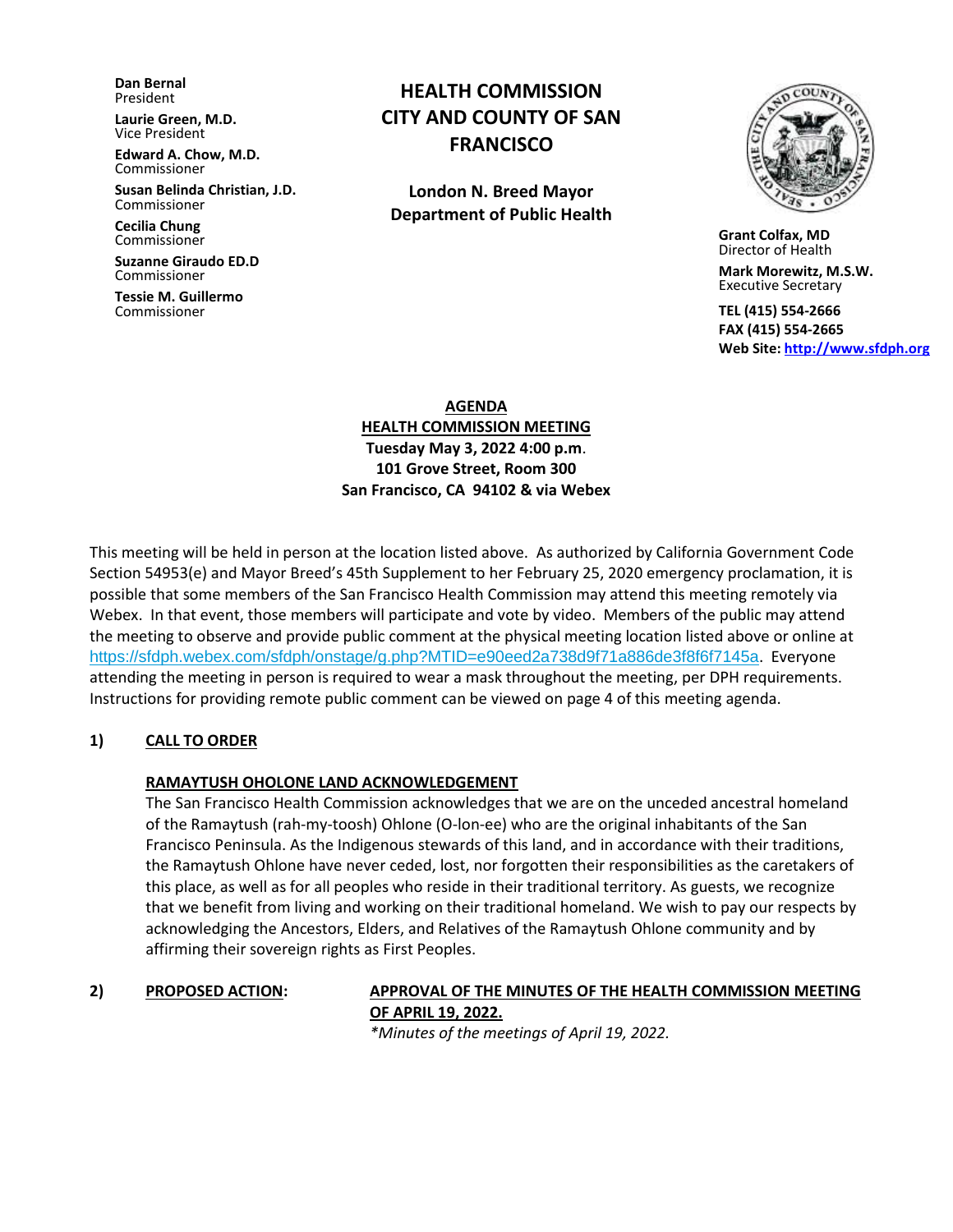## **3) FOR DISCUSSION: DIRECTOR'S REPORT**

(Naveena Bobba, MD, DPH Deputy Director of Health)

- Legislation
- Programs
- Budget
- Departmental News
- Announcements
	- \**Director's Report*

### **4) FOR DISCUSSION: COVID-19 UPDATE**

(Naveena Bobba, MD, DPH Deputy Director of Health)

THE HEALTH COMMISSION WILL HEAR AN UPDATE ON DPH COVID-19-RELATED ACTIVITIES AND A VACCINE UPDATE.

## **5) GENERAL PUBLIC COMMENT**

AT THIS TIME, MEMBERS OF THE PUBLIC MAY ADDRESS THE COMMISSION ON ITEMS OF INTEREST TO THE PUBLIC THAT ARE WITHIN THE SUBJECT MATTER JURISDICTION OF THE COMMISSION THAT ARE NOT ON THIS MEETING AGENDA. WITH RESPECT TO AGENDA ITEMS, YOUR OPPORTUNITY TO ADDRESS THE COMMISSION WILL BE AFFORDED WHEN THE ITEM IS REACHED IN THE MEETING. EACH MEMBER OF THE PUBLIC MAY ADDRESS THE COMMISSION FOR UP TO THREE MINUTES. THE BROWN ACT FORBIDS A COMMISSION FROM TAKING ACTION OR DISCUSSING ANY ITEM NOT APPEARING ON THE POSTED AGENDA, INCLUDING THOSE ITEMS RAISED AT PUBLIC COMMENT. PLEASE SEE PAGE 4 OF THIS AGENDA FOR INFORMATION REGARDING INSTRUCTIONS FOR MAKING PUBLIC COMMENT.

**6) FOR ACTION: RESOLUTION HONORING ASIAN AND PACIFIC ISLANDER HERITAGE MONTH**

(Toni Rucker, Ph.D, Office of Health Equity Manager)

THE HEALTH COMMISSION WILL CONSIDER A RESOLUTION HONORING ASIAN AND PACIFIC ISLANDER HERITAGE MONTH. APPROVAL IS REQUESTED.

## **7) FOR ACTION: RESOLUTION MAKING FINDINGS TO ALLOW TELECONFERENCED MEETINGS UNDER CALIFORNIA GOVERNMENT CODE SECTION 54953(e)**

(Mark Morewitz, Health Commission Executive Secretary) THE HEALTH COMMISSION WILL CONSIDER PASSAGE OF A RESOLUTION WHICH WOULD GIVE IT, AND ALL OF ITS SUBCOMMITTEES, INCLUDING THE ZUCKERBERG SAN FRANCISCO GENERAL HOSPITAL AND LAGUNA HONDA HOSPITAL JOINT CONFERENCE COMMITTEES, AUTHORITY TO MEET REMOTELY FOR THE NEXT 30 DAYS. THIS AMENDED VERSION OF THE RESOLUTION ACKNOWLEDGES THAT SOME HEALTH COMMISSION MEMBERS, DPH STAFF, AND MEMBERS OF THE PUBLIC, MAY ATTEND FULL HEALTH COMMISSION MEETINGS IN PERSON OR REMOTELY. APPROVAL IS REQUESTED.

### **8) FOR DISCUSSION: VISION ZERO SF UPDATE**

(Seth Pardo, Ph.D, Director for Data Science, Population Health Division)

THE HEALTH COMMISSION WILL DISCUSS A VISION ZERO SF UPDATE.

## **9) FOR DISCUSSION: FINANCE AND PLANNING COMMITTEE UPDATE**

THE COMMITTEE CHAIR WILL GIVE A BRIEF UPDATE ON MATTERS DISCUSSED AND/OR RECOMMENDATIONS MADE IN THIS COMMITTEE INCLUDING CONTRACT-RELATED REQUESTS AND DPH USAGE OF GRANT AGREEMENTS AND PROPOSED SOLICITATION WAIVER PROCESS.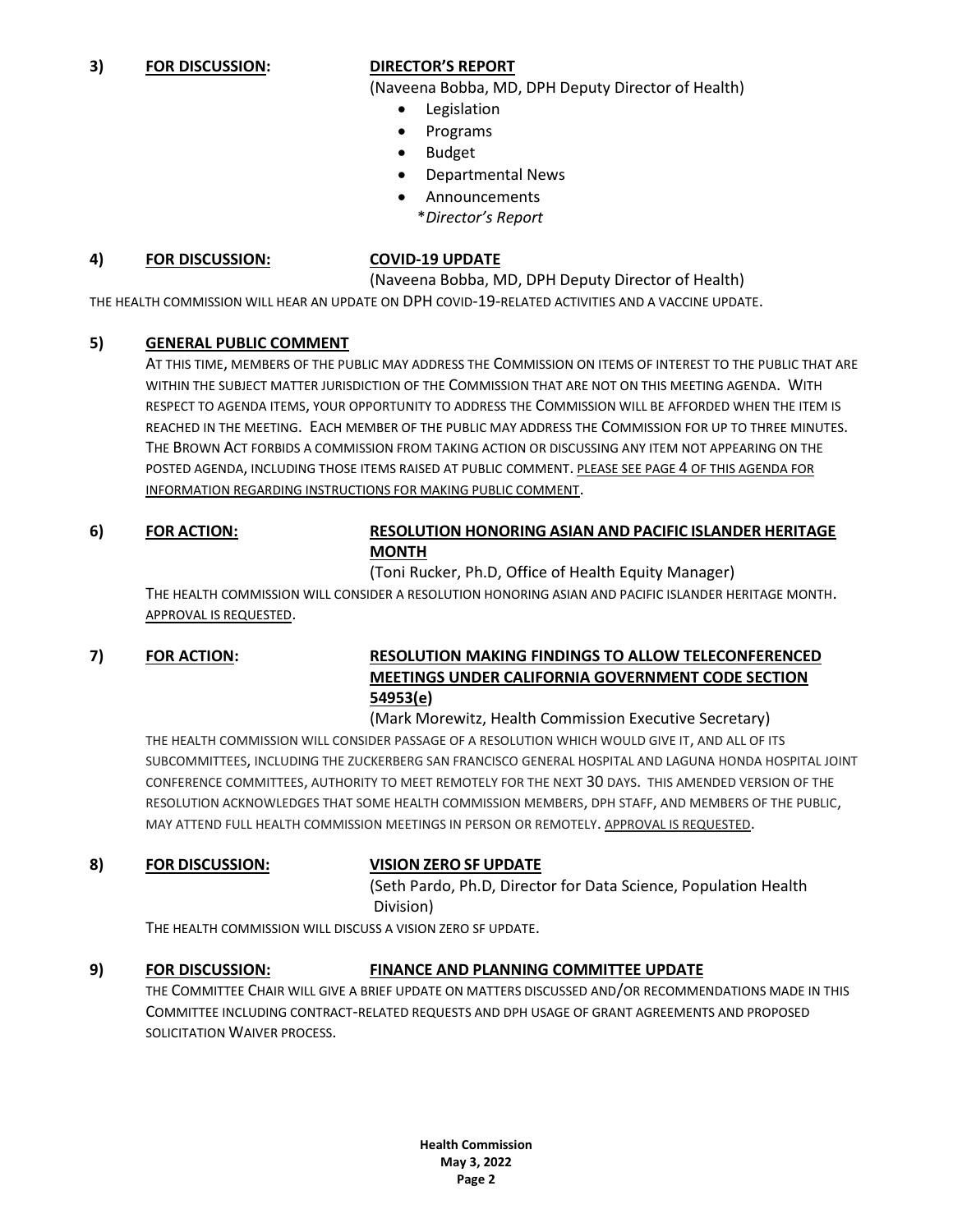- **MAY 2022 CONTRACTS REPORT**
- **REQUEST FOR APPROVAL OF A RETROACTIVE NEW CONTRACT WITH DOLORES STREET COMMUNITY SERVICES, IN THE AMOUNT OF \$888,541 WHICH INCLUDES A 12% CONTINGENCY, TO PROVIDE HEALTH AND WELLNESS SERVICES IN SUPPORT OF THE COVID-19 RESPONSE IN THE CITY AND COUNTY OF SAN FRANCISCO. THIS REQUEST HAS AN INITIAL TERM OF JULY 1, 2021 THROUGH JUNE 30, 2023 (2 YEARS).**

### **11) OTHER BUSINESS:**

OPPORTUNITY WHEN COMMISSIONERS, THE DIRECTOR, AND THE PUBLIC MAY BRING UP TOPICS FOR DISCUSSION, PROVIDING THAT ANY ACTION IS DELAYED UNTIL PROPER NOTICE CAN BE GRANTED.

## **12) FOR DISCUSSION: JOINT CONFERENCE COMMITTEE AND OTHER COMMITTEE REPORTS**

THE HEALTH COMMISSION WILL HEAR A BRIEF SUMMARY OF THE APRIL 26, 2022 ZSFG JCC MEETING.

### **13) CLOSED SESSION**

- A) Public comments on all matters pertaining to the Closed Session. (San Francisco Administrative Code Section 67.15).
- B) Vote on whether to hold a Closed Session. (Action Item)
- C) Closed Session Pursuant to Evidence Code Sections 1156, 1156.1, 1157, 1157.5, 1157.6, and 1157.7; Health and Safety Code Section 1461; San Francisco Administrative Code Sections 67.5, 67.8, 67.8-1, and 67.10; and California Constitution, Article I, Section 1.

## **FOR DISCUSSION: LAGUNA HONDA HOSPITAL AND REHABILITATION CENTER QUALITY UPDATE REGARDING RECENT REGULATORY SURVEY ACTIVITY**

(Roland Pickens, Director, San Francisco Health Network; Troy Williams, Chief Quality Officer, San Francisco Health Network; Baljeet Sangha, Chief Operating Officer, San Francisco Health Network; and Michael T. Phillips, Chief Executive Officer, Laguna Honda Hospital and Rehabilitation Center)

## **RECONVENE IN OPEN SESSION**

- 1. Discussion and Vote to elect whether to disclose any portion of the closed session discussion that is not confidential under Federal or State law, The Charter, or Non-Waivable Privilege (San Francisco Administrative Code Section 67.12(a).) (Action item)
- 2. Possible report on action taken in closed session (Government Code Sections 54957.1(a) and 54957.7(b) and San Francisco Administrative Code Section 67.12(b).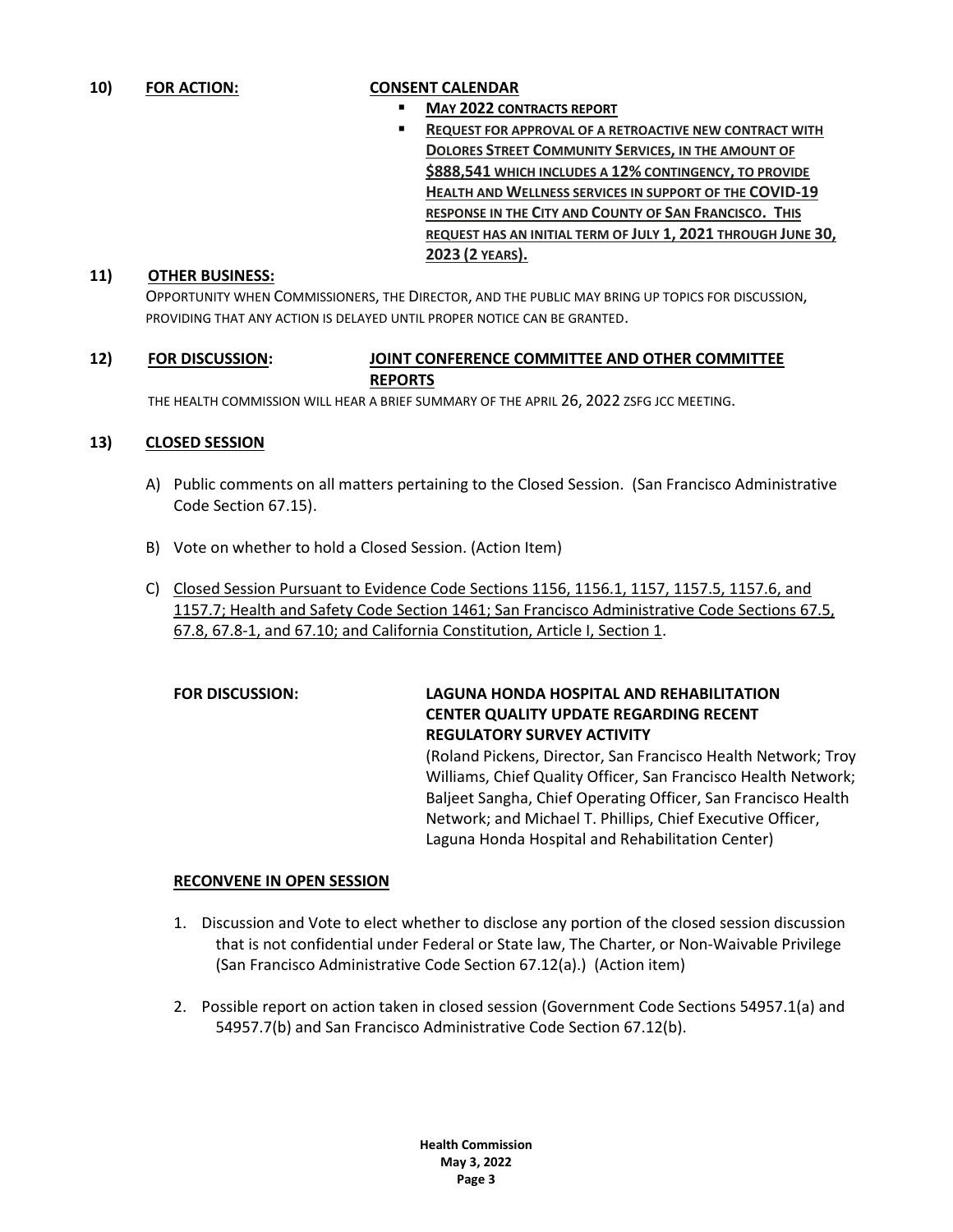DISCUSSION AND VOTE IN OPEN SESSION TO ELECT WHETHER TO DISCLOSE ANY PORTION OF THE CLOSED SESSION DISCUSSION THAT IS NOT CONFIDENTIAL UNDER FEDERAL OR STATE LAW, THE CHARTER, OR NON-WAIVABLE PRIVILEGE (SAN FRANCISCO ADMINISTRATIVE CODE SECTION 67.12(A)); AND POSSIBLE DISCLOSURE.

## **15) ADJOURNMENT**

\* Explanatory documents are available at the Health Commission Office, 101 Grove Street, Room #309, telephone 554-2666. If any materials related to an item on this agenda have been distributed to the Health Commission after distribution of the agenda packet, those materials are available for public inspection at the Health Commission Office at the address above during normal business hours.

## **Accessible Meeting Policy**

American Sign Language interpreters and readers and/or language interpreters are available with advance notice of three business days. The Department of Public Health will make every effort to accommodate requests for sound enhancement systems and alternative formats for meeting minutes and agendas. Please make these requests as far in advance as possible. For all requests contact the Health Commission office at 554-2666. Late requests will be honored if possible.

In order to assist the City's efforts to accommodate persons with severe allergies, environmental illnesses, multiple chemical sensitivity or related disabilities, attendees at public meetings are reminded that other attendees may be sensitive to various chemical based products. Please help the City to accommodate these individuals.

## **Cell Phone and/or Sound Producing Electronic Device Usage at Hearings**

The ringing of and use of cellular phones, pagers and similar sound producing electronic devices are prohibited during public meetings. Please be advised that the Chair/President may order the removal from the meeting room of any person(s) responsible for the ringing or use of a cell phones, pagers, or other similar sound producing electronic devices (Sunshine Ordinance 67A.1).

## **Know Your Rights under the Sunshine Ordinance**

Government's duty is to serve the public, reaching its decisions in full view of the public. Commissions, boards, councils and other agencies of the City and County exist to conduct the people's business. This ordinance assures that deliberations are conducted before the people and that City operations are open to the people's review.

For more information on your rights under the sunshine ordinance or to report a violation of the ordinance, contact the Sunshine Ordinance Task Force Administrator by mail to, 1 Dr. Carlton b. Goodlett Place, Room 244, San Francisco, CA 94102, by phone at (415) 554-7724, by fax at (415) 554-7854 or by email at [sotf@sfgov.org.](mailto:sotf@sfgov.org) Citizens may obtain a free copy of the Sunshine Ordinance by contacting the Sunshine Ordinance Task Force or by printing Chapter 67 of the San Francisco Administrative Code on the Internet, at [http://www.sfbos.org/sunshine.](http://www.sfbos.org/index.aspx?page=4459)

Government's duty is to serve the public, reaching its decision in full view of the public. Commissions, boards, councils and other agencies of the City and County exist to conduct the people's business. This ordinance assures that deliberations are conducted before the people and that City operations are open to the people's review. For more information on your rights under the Sunshine Ordinance or to report a violation of the ordinance, contact Administrator, by mail to Sunshine Ordinance Task Force, 1 Dr. Carlton B. Goodlett Place, Room 244, San Francisco CA 94102-4689; by phone at 415.554.7724; by fax at 415.554.7854; or by email at

> **Health Commission May 3, 2022 Page 4**